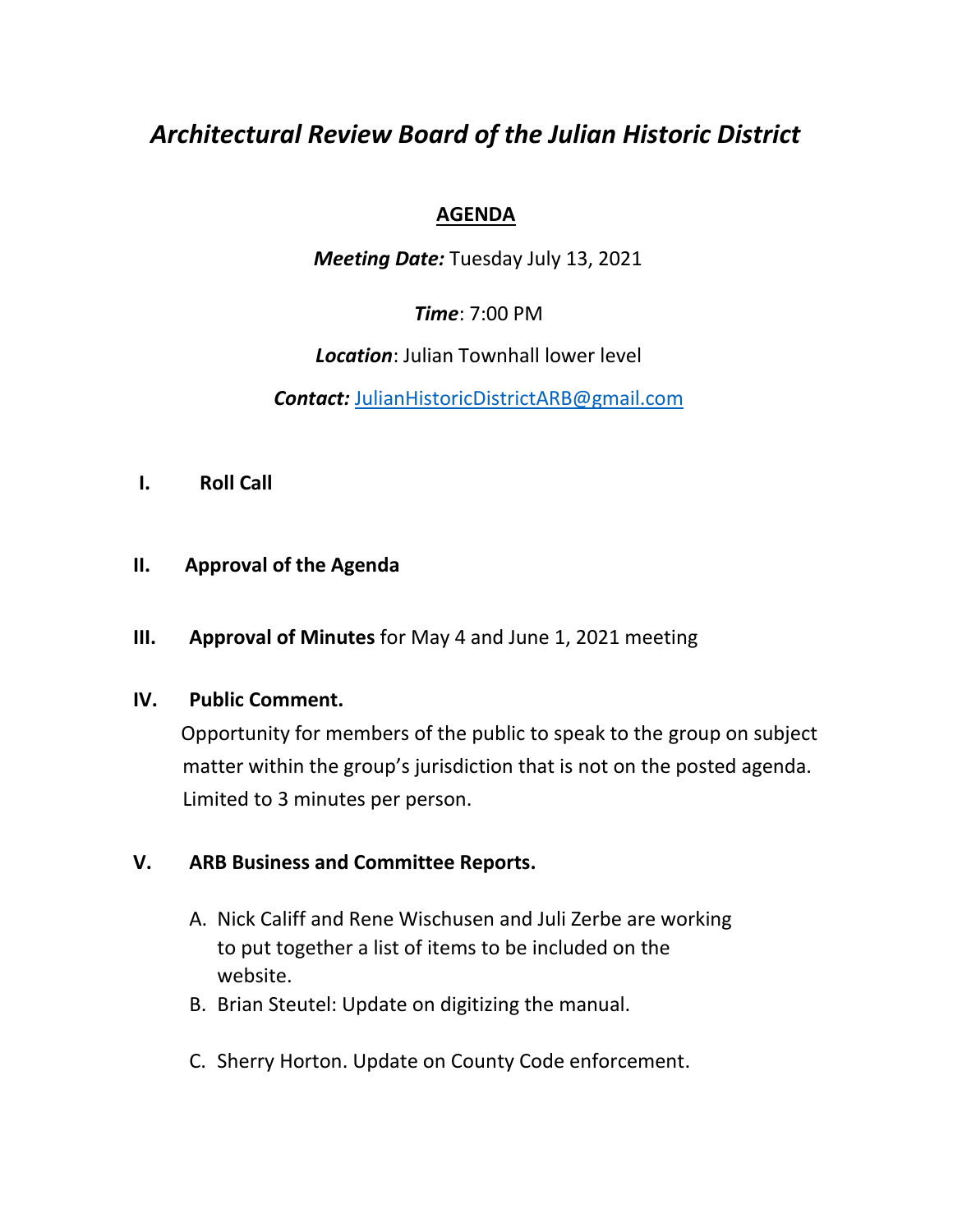D. The chair is looking for an ARB volunteer or community member who will act as secretary.

#### **VI. Action Items:**

#### **A. New Business**

- 1. Amy Gillen-Garcia 2401 "B" St. APN 291-110-22: Roof color and paint color.
- 2. Jerri Olivari 2760 Hwy 79 APN 291-410-09: Barn design
- 3. Sue Solledar 1911 Main St. Cole Building. APN 291-085-06: Deck replacement on lower level.
- 4. Stacy Peyakov 1711 Hwy 78 APN 291-131-02: Shed appearance and travel trailer.
- 5. Kevin Meachum or Greg Cresswell. 2112 4<sup>th</sup> St. APN: 291-073-11 Sign for business "Cards In The Box"
- 6. Orrin Day. Site Plan Waiver for a Pool House at 3021 Pine Hills Rd. APN 291-030-38
- 7. Ramco Gas Station signage. 1913 Main St. APN: 291-079-12 Electronic signs placed on top of the gas pumps have the appearance of a TV screen and has broadcasted advertising.

## **B. Old Business:**

- 1. Laura Fernandez. Roxy's Furry Friends. Site Plan for Stonewall Stores, 2000 Main St. APN: 291-085-22 Sign.
	- 2. Julian Beer Company, Jeremy Marsaglia, 2315 Main St.